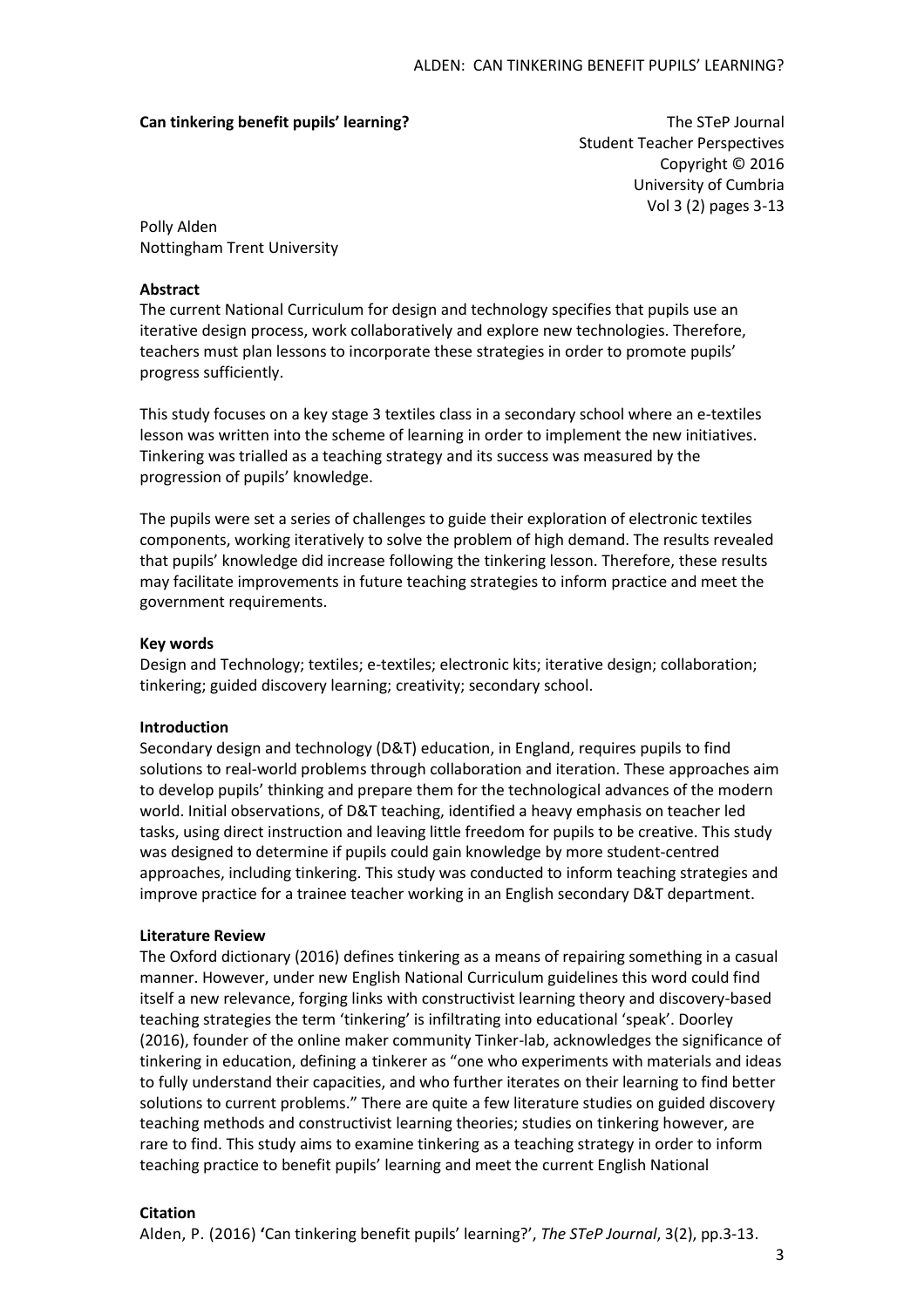Curriculum guidelines for design and technology. The success will be measured by the effect of tinkering on pupils' knowledge.

Choulerton (2015, p. 7) highlighted concerns that the key stage 3 (KS3) curriculum is currently offering "very heavily guided making tasks with very limited opportunities to design 3D and very few opportunities to engage in an iterative design process," suggesting little has changed following the 2011 Ofsted report into design and technology. Ofsted (2011, p. 25) reported that a number of lessons at KS3 required "all students to follow instructions with almost all decisions about designing and making taken by the teacher." Similarly, observations at my professional practice placement one highlighted frequent use of behaviourist teaching strategies, such as direct instruction to lead pupils systematically through a linear design process and ensure a positive outcome. These tasks were sometimes of low challenge and largely teacher centred, resulting in pupils adopting a passive approach to learning and failing to acknowledge the purpose of each task.

Through informal questioning of a number of teachers I found that they perceived the English National Curriculum to require the use of modern technology, which is expensive to run and maintain, validating reasons for a direct instruction approach. As school budgets are limited the department relies on parental contributions to subsidise the materials. This results in pressure for pupils to create a quality product to take home due to their contribution towards the provisions. Heavily guided tasks support this outcome. Additionally, group work is limited as pupils work individually on projects to take home. Barlex (see Hardy and Davies 2015, p. 209) rejects conceptions that pupils must create a product to take home, suggesting four alternate types of activity for D&T lessons: Making without designing; Designing without making; Designing and making; Exploring the technology and society relationship. This model allows for a wider variety of focused tasks without such a need for a final product to be made. Group work could possibly require fewer resources, for example one kit between four pupils, thereby reducing department spending. Additionally, exploring technology without making a final product could enable materials to be reused with other classes, removing the need for parental contributions.

Another reason for delivering direct instructions was pupils' motivation with regard to failure. The teachers questioned were concerned pupils could lose interest in the subject if their design ideas didn't work, which might have a negative effect on GCSE take-up at key stage 4 (KS4). Wood-Griffiths, Lawson and Winson (2015, p. 138) support this view, recognising that KS3 teachers have the chance to "capture pupils' interest in learning about textiles so it is important that the pupils enjoy the work." However, they continue to argue that this enjoyment must be balanced by the development of knowledge. Cowell (2015, p. 95) favours guided discovery promoting a motivational outlook on failure, encouraging pupils to "think of failure as a start point – when something does not work the fun begins; become a detective and try to track down the reason why." This fail-forward mind-set supports the theory of tinkering and iteration. If the task goes right the first time pupils are merely learning to follow instructions. Could tinkering support the development of knowledge without the need for direct instruction?

Interestingly, this is contrary to the philosophy of Christodoulou (2014) who favours the use of direct instruction, imagining that discovery based teaching lets pupils down, bypassing the facts, leaving gaps in their knowledge. More convincingly Lowe (2013, p331) explains how rote learnt facts form a foundation for the mastering of skills, "such facts are necessary for advanced work – they contribute to the sub-routines that allow us to function at a higher level." For example, establishing correct spellings through direct instruction could enable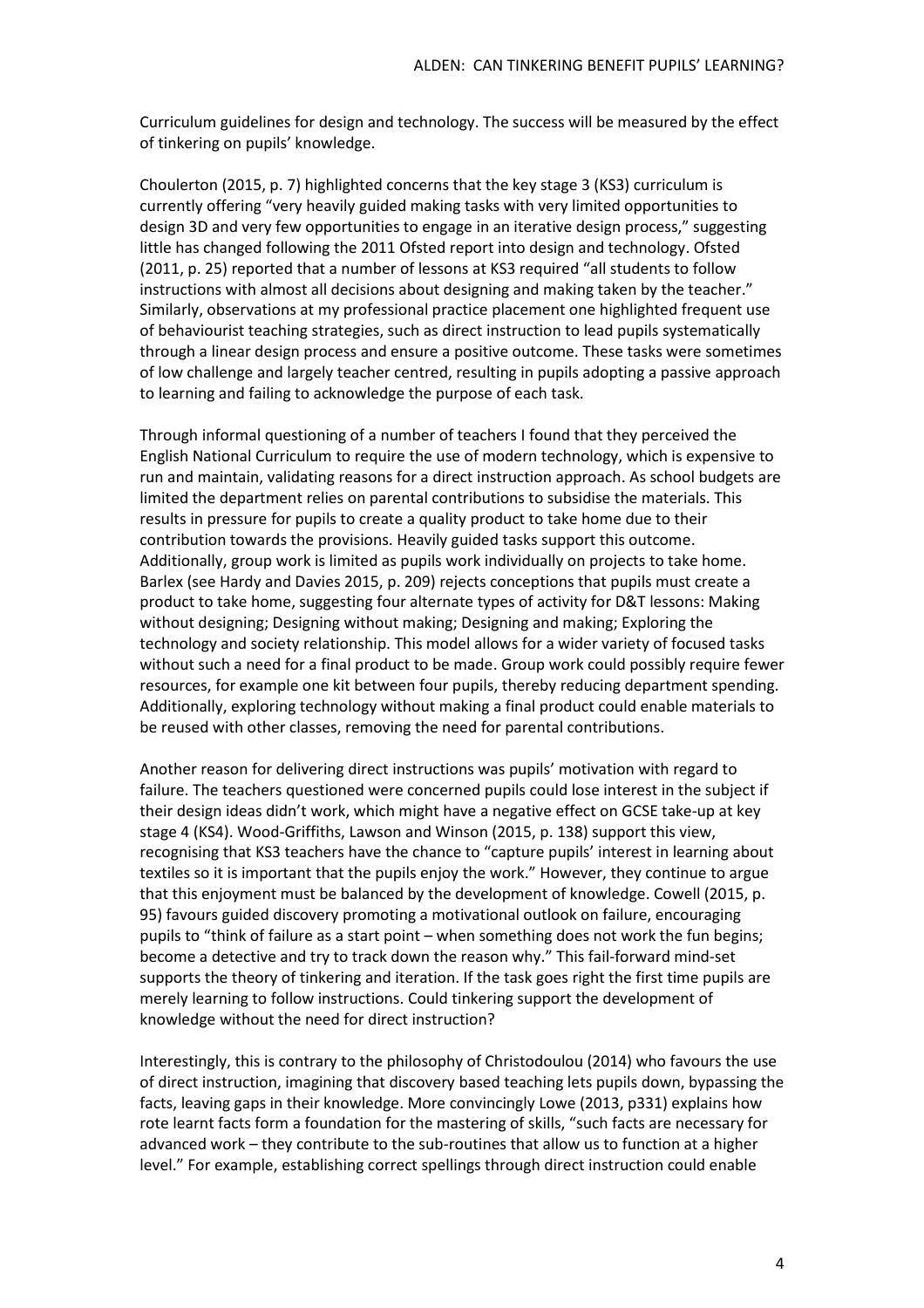pupils to communicate their design ideas more effectively through annotations. However, these strategies may result in passive learning, where pupils are expected to absorb knowledge rather than doing the task themselves. Cowley (2005, p. 70) advocates a balanced approach to teaching strategies "although open-ended questions and situations are great for learning creatively, there will be times when it is easier or more sensible to simply pass on the information that is needed." If every lesson had guided discovery aspect pupils could find themselves re-inventing the wheel. Lowe (2013, p. 330) supports Cowley's viewpoint advising teachers to consider what they want the pupils to achieve and carefully match the teaching strategy with the task.

Muijs and Reynolds (2014, p. 208) explain "direct instruction is based on an active role for the teacher, who must be expert in appropriately presenting the content of the lesson to pupils." Dakers (2011) further explains the approach to be linear because pupils are reliant on the teacher for direction, which could restrict their creativity and progression. The teacher's role during guided discovery tasks is remarkably different. Cowley (2005, p. 72) acknowledges the planning required for a guided discovery activity, the teacher has to consider their own learning, intellectualize it, then "set up a situation in which the children are likely to work in a creative manner," which may require a large number of resources. During the lesson the teacher will provide prompts for pupils who form misconceptions. Dymoke (2008, p. 49) discusses the importance that "the child is never left to struggle alone or, alternatively, given too much help which could stifle their developing independence" when employing a guided discovery strategy. The lesson set up allows pupils to take an active role in their learning, testing things out for themselves and evaluating the outcome, skills that constructivists argue are essential for deep learning. Tinkering tasks adopting a guided discovery teaching strategy could encourage a constructivist learning approach. However, the pupils' success could rely on how well the task has been set up by the teacher.

The 2011 Ofsted report into design and technology also raised several concerns about undemanding work at KS3. The lesson content at some schools was severely criticised, claiming it did not challenge pupils' thinking sufficiently. The report highlighted that pupils were often repeating learning from key stage 2 (KS2). These findings suggest failure to deliver the Department of Education (DfE) requirements for teaching standard 1, which specifies teachers should "set goals that stretch and challenge pupils of all backgrounds, abilities and dispositions" (DfE, 2013).

Robson (2015, p. 64) defines learning as a change in schema and explains how introducing a problem to a usual routine stimulates "cognitive conflict" forcing the pupil to reconsider a solution, often advancing their learning in a meaningful way as a result. This concept is echoed by Bruner (see Stockford 2013, p. 57) who developed Vygosky's work on the Zone of Proximal Development (ZPD) to explain learning as a process whereby "the learner solves problems using their own knowledge and experience to develop new facts and relationships which, in turn, form new knowledge." Furthermore, Watkins' (2014) study into the principles of deep learning concluded that critical thinking led pupils to adopt "new approaches in relation to the material." Therefore, presenting pupils with problem solving tasks to challenge their thinking could better progress their learning, even encouraging them to use materials creatively. However, Watkins' (2014) research was based on the preferred learning styles of the "net-generation," implying that learning preference might also be a factor contributing to the success of a problem solving activity.

Considering these findings if teachers worked together to understand pupils' prior learning, perhaps tasks could be pitched so they are more challenging and build on pupils' prior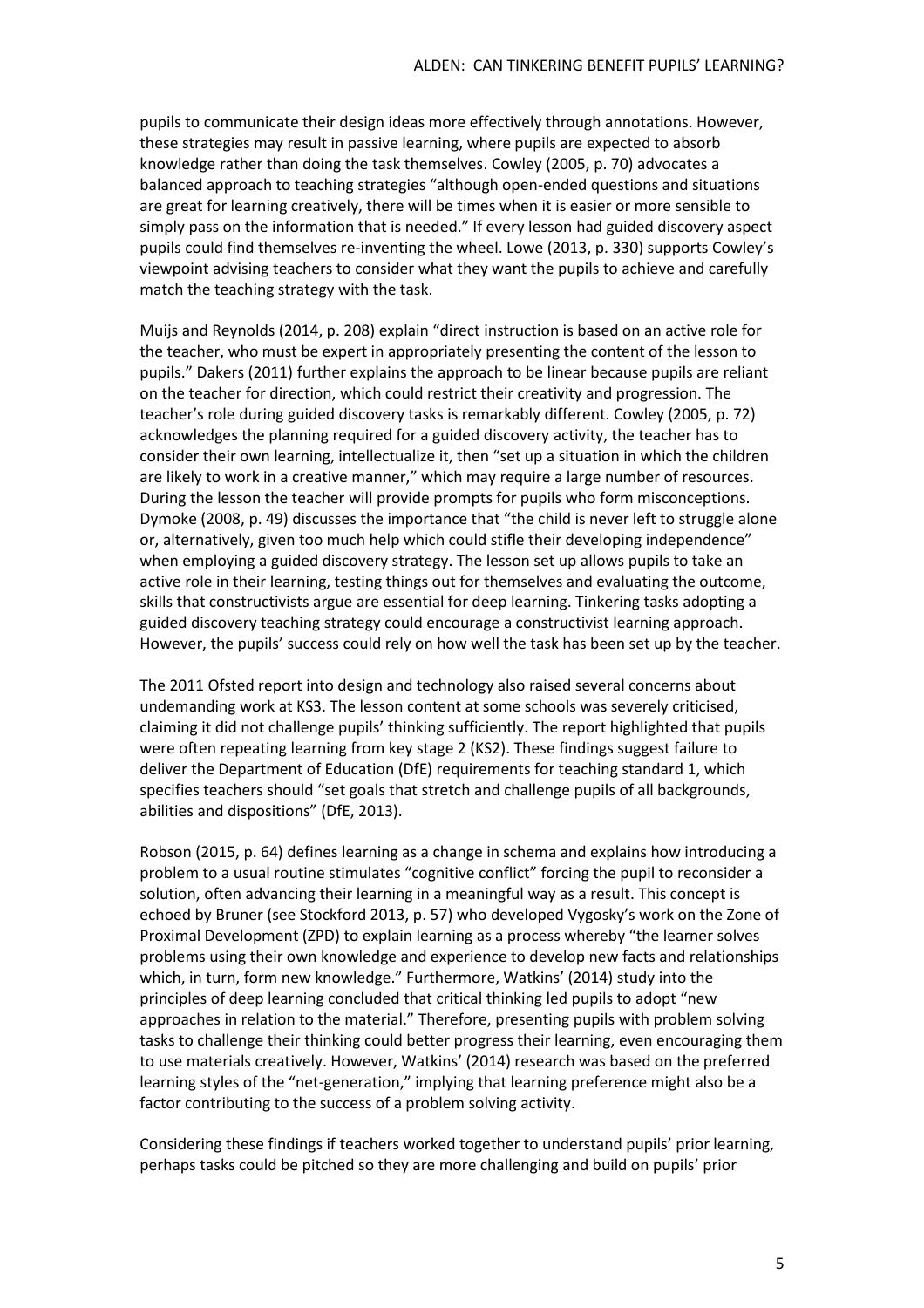learning. Tinkering could improve the delivery of the KS3 programme of study, fostering deep learning, because it requires pupils to think iteratively in order to solve a problem.

In November 2015 the new National Curriculum guidelines for D&T GCSE were released. The content of this qualification outlines the need for pupils to engage in an iterative process for design and make tasks, aiming to channel their confidence in the technological world. New design and making specifications for GCSE must allow the opportunity for refining design decisions based on critical analysis and working collaboratively to "avoid design fixation" (DfE 2015, p. 7). Although iteration is also a requirement of the KS3 National Curriculum, Ofsted (2011) found some schools showed limited evidence for development of knowledge and skills through iteration.

Kolb (see Harrison 2008, p. 11) theorised that people learn from their experience and proposed an "experiential learning cycle" to explain the relationship between experience and learning. The learner reflects on their experience, then applies the learning in a similar situation at another time (experimentation). This creates another experience to reflect upon and the cycle continues. In addition to the work of Kolb, Robson (2015, p. 62) reasons that D&T teaching requires an essential combination of action and reflection to enable "learning through design." This process allows pupils the opportunity to think, test and evaluate their ideas iteratively, fostering a deep learning experience, until they reach the best solution, something that is not always achieved in a linear design process.

Tinkering tasks lend themselves to the new outlines for D&T because they encourage problem solving through iterative thinking. Schools could better achieve the Ofsted requirement that pupils "physically explore the properties of materials and their working characteristics to understand the implications for designing and making" (Ofsted 2011, p. 48) by factoring time into the scheme of learning (SOL) for tinkering in order to help pupils refine their ideas to achieve a better functioning solution.

First teaching of the new D&T GCSE from September 2017 will require design briefs to be "open-ended" (DfE 2015, p. 5), so the materials used are not pre-selected by teachers and set in "real-world contexts" (DfE 2015, p. 5), aiming to build pupils' understanding of the technological world. The 2011 Ofsted report warned that half of the secondary schools visited provided "insufficient opportunities for pupils to develop knowledge of electronics" (Ofsted 2011, p. 6). If the UK is to remain competitive in a global market it needs to keep up to date with technological advances and cannot risk schools running dated projects that have been done for generations.

Cowell (2015, p. 93) suggests "the use of kits can be an effective way of introducing pupils to some of the basic concepts involved in electronics." However, some kits could limit creativity as the circuits are pre-planned by the manufacturer. To eliminate this problem Cowell (2015, p. 94) recommends using a kit that allows multiple outcomes. This open-ended approach could encourage pupils to tinker with new components and gain a deep learning.

Approaching electronics in combination with new materials could promote opportunities for pupils to advance their knowledge within the discipline. Introducing smart materials, such as e-textiles into the scheme of learning (SOL), allows the opportunity for inter-disciplinary tasks, whilst letting pupils consolidate their prior learning by applying it to a variety of contexts.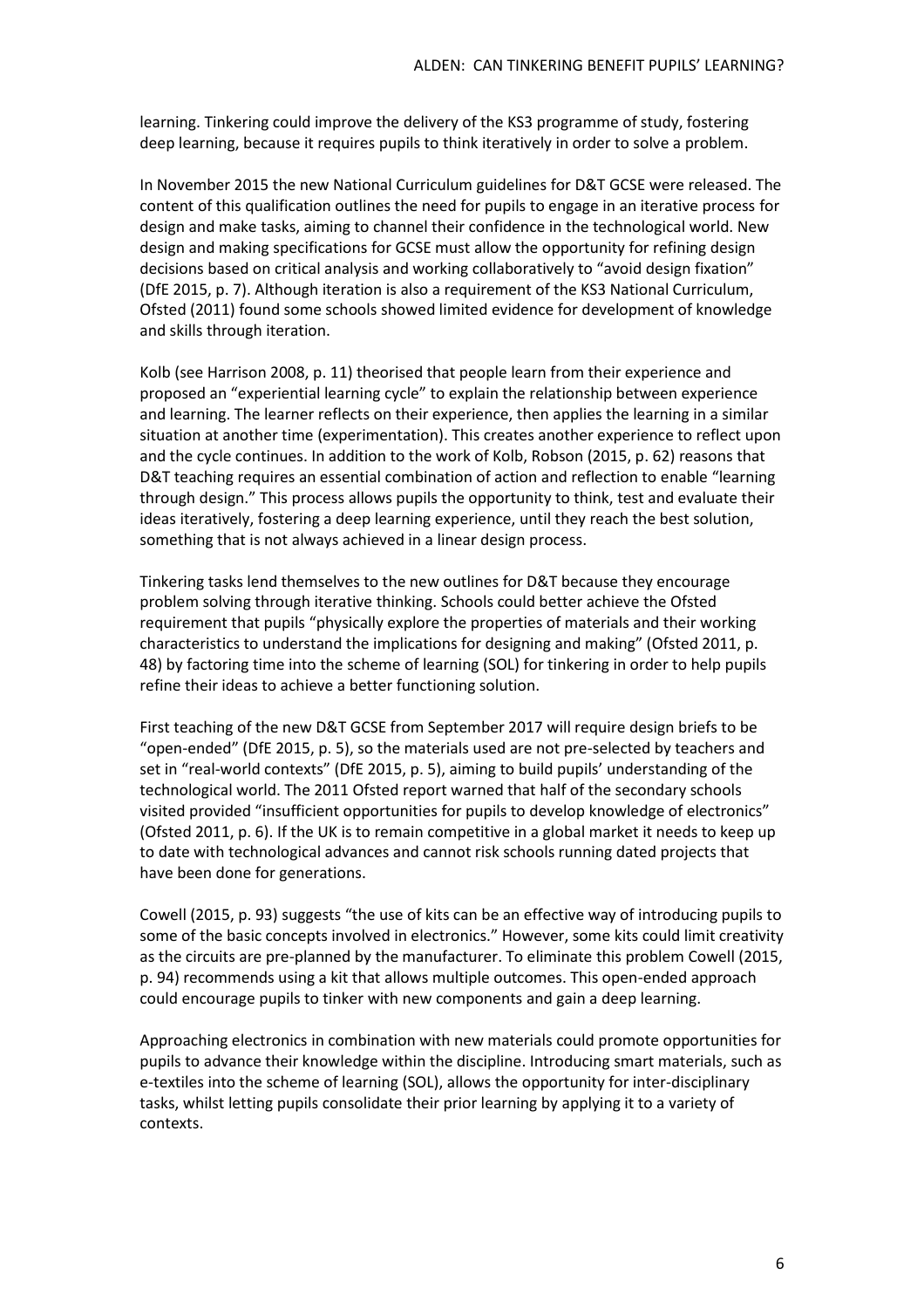Given the time frame, this study will examine tinkering as a teaching strategy, considering the way it could shape lesson design and critically evaluating the implications it has on pupils' knowledge. The purpose of the study is to inform teaching practice to better progress pupils' learning of D&T in line with the Ofsted and National Curriculum guidelines at KS3. The study will focus on one class to measure their knowledge before and after a tinkering lesson to assess the impact of the teaching strategy.

## **Research Method**

An action research method was chosen to test the theory of tinkering as a teaching strategy to improve pupils' knowledge. Cohen et al (2011, p. 344) suggest action research lends itself to studies that investigate teaching methods, for example "replacing a traditional method by a discovery method."

A year 7 class was selected for the study as their current rotation was textiles and their forthcoming rotation was electronics, an ideal opportunity to explore e-textiles components and blur the boundaries between D&T disciplines. The SOL was modified to incorporate an e-textiles tinkering lesson.

A series of tinkering challenges were trialled with 2 participants. This allowed for a detailed consideration of the learning process and informed the design of lesson, clue cards and timings for each task.

Teaching strategies suggested by Cowley (2005) replaced the direct instruction strategy during the tinkering activity. A framework for a tinkering lesson was devised to inform the role of the teacher, suggesting ten strategies for lesson delivery in line with current requirements. This involved prompting pupils if they became confused, offering a variety of resources to inspire pupils' creativity, structuring the lesson to ensure focus and safety and passing on background details that could be useful. Upon introduction to the task pupils were advised to take responsibility for the expensive equipment and examine it very carefully.

The pupils worked collaboratively, in pairs or groups of three, to explore the new equipment through a series of 'tinker-lab challenges.' Each group was given a 'tinkering kit,' which included a sewable LED, a cell, a piece of conductive fabric, a red crocodile clip and a black crocodile clip (good practice for positive and negative sides of the circuit). The first challenge was to make an LED light up using all the equipment in the kit. This was achieved by applying knowledge from KS2 to explore new technologies (sewable LEDs and conductive fabric) to create a series circuit. Pupils were allowed two minutes to explore the equipment independently before clue cards were made available.

The clue cards delivered facts about each piece of equipment including a picture, its technical name, use and the circuit symbol. Key aspects of the equipment such as the positive and negative sides were highlighted. Font size was 18 to promote an inclusive environment for pupils with visual impairments and dyslexia. The clue cards added an element of intrigue to the lesson and enabled pupils' learning to be scaffolded, whilst retaining their independence. The cards were laid out on a spare desk so pupils could help themselves on their own initiative if they required support.

The second challenge was to light up two LEDs using a parallel circuit. This was particularly challenging; parallel circuits had not yet been introduced to the class in KS3 science or D&T lessons. Each group was supplied with an additional LED and two more crocodile clips to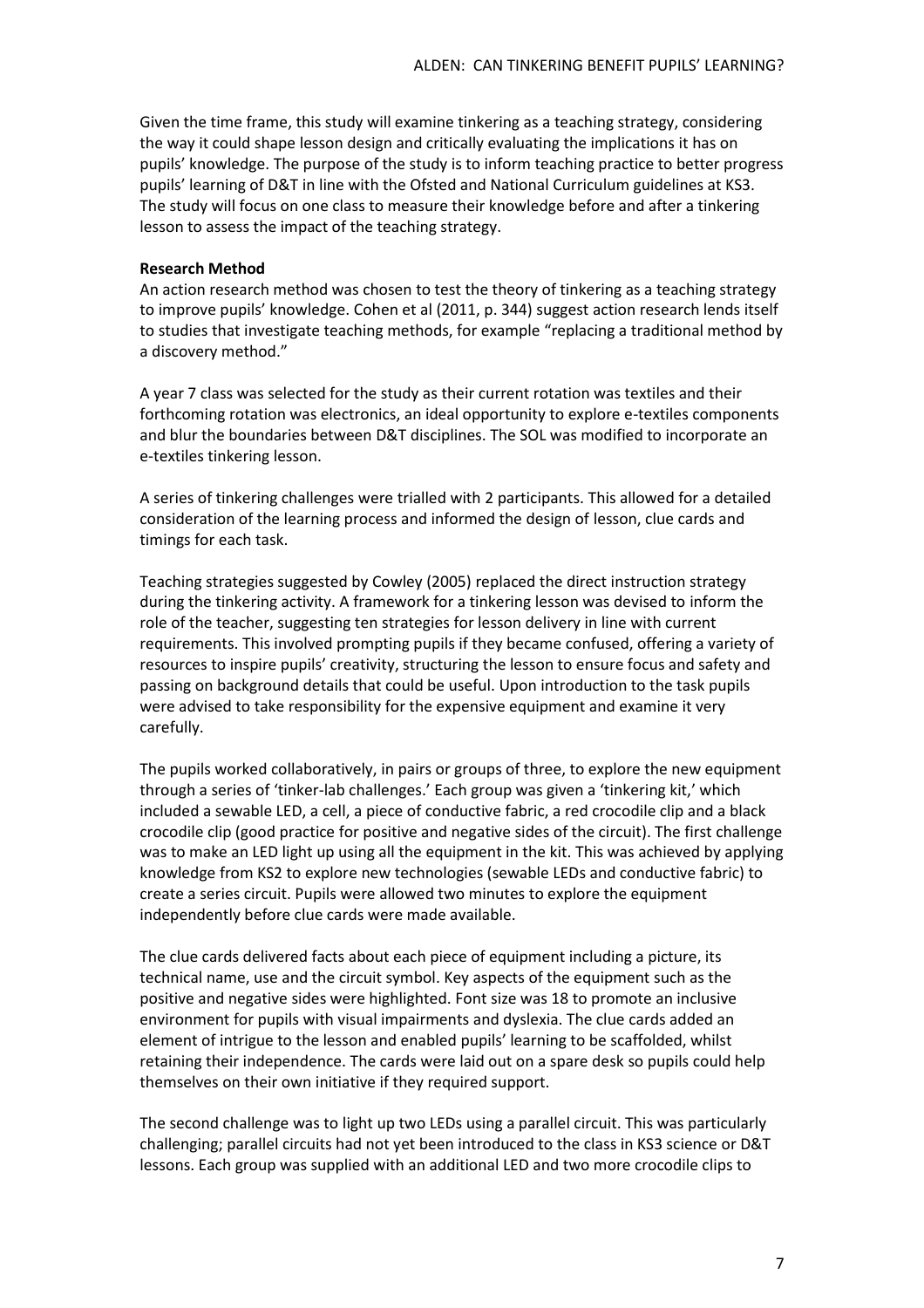tinker with. A fifth clue card was available for pupils requiring support. Pupils explored the equipment and correctly pieced the information on each clue card together in order to complete the parallel circuit.

Sharp (2012, p. 46) explains that by using more than one method of enquiry researchers can cross-reference their findings, ensuring the validity of their study. In addition to the framework for a tinkering lesson pupils' acquisition of knowledge through tinkering was measured using pre and post-tests. Cohen et al (2011, p. 481) state, "one can only assess how much a set of educational experiences has added value to the student if one knows that student's starting point." It was necessary to test pupils before the activity to identify their starting abilities and then summatively after the activity to measure their progress.

A non-parametric test was designed, tailored to the learning outcomes of the tinkering lesson therefore allowing pupils the opportunity to demonstrate their learning. Questions were sequenced progressing from easy to more difficult and care was taken to test different orders of thinking in line with Bloom's taxonomy (see Dymoke 2008, p. 63). If a learning objective was easily reached the question in the test was also easily achieved and vice versa. Parts of the test that required recall gained fewer marks than those requiring justification to avoid artificially inflating pupils' results (Cohen et al 2011, p. 491). Clear verbal instructions, explaining how to answer the questions, were given to the whole class to support their completion of the test.

Working collaboratively with an experienced member of staff to examine the test for pitch, readability and ambiguity helped ensure valid data would be collected. Pupils' prior learning was checked with science and D&T departments, to ensure pupils would be exposed to new and relevant learning during the lesson in line with the English KS3 National Curriculum.

A number of control methods guaranteed the reliability of the research. Pre-tests and posttests were taken at the same time of day (9am) to minimise a variation in pupils' capability. Pupils were allowed the same amount of time for each test (20 minutes) and the class teacher was present, consistent with other lessons. The lesson plan ensured that the teaching assistant (TA) was aware of their role and resources were ready. The post-test was taken directly after the intervention to "reduce the possibility of the influence of confounding effects" Cohen et al (2011, p. 327). To ensure this was done fairly all equipment and clue cards were collected in before the post-test was handed out. The post-test included the same questions as the pre-test, but was reformatted to avoid repetition. The questions were manually reordered. The test had a summated score system, the total score was calculated by adding up points gained for each question. Pupils' understanding was measured in a quantitative method, based on factual and numerical results.

# **Participants**

The textiles class consisted of 21 pupils, 5 girls and 16 boys. The age range of the pupils was 11 years 9 months to 12 years 7 months. The average reading age for the class based in the data available was 8 years 2 months. The target grades for D&T ranged from 3a to 5b. There were 11 pupils with special educational need (SEN) in the class. These needs included behaviour, visual impairment, ADHD, dyslexia, dyspraxia, autism, auditory, severe learning difficulty and moderate learning difficulty. Copies of the test and resources were provided in yellow for pupils where necessary to minimise any barriers to learning. A teaching assistant (TA) was present each lesson to offer 1:1 support with reading and writing to one pupil. Due to the low ability of the class the research will be limited as results will not account for mid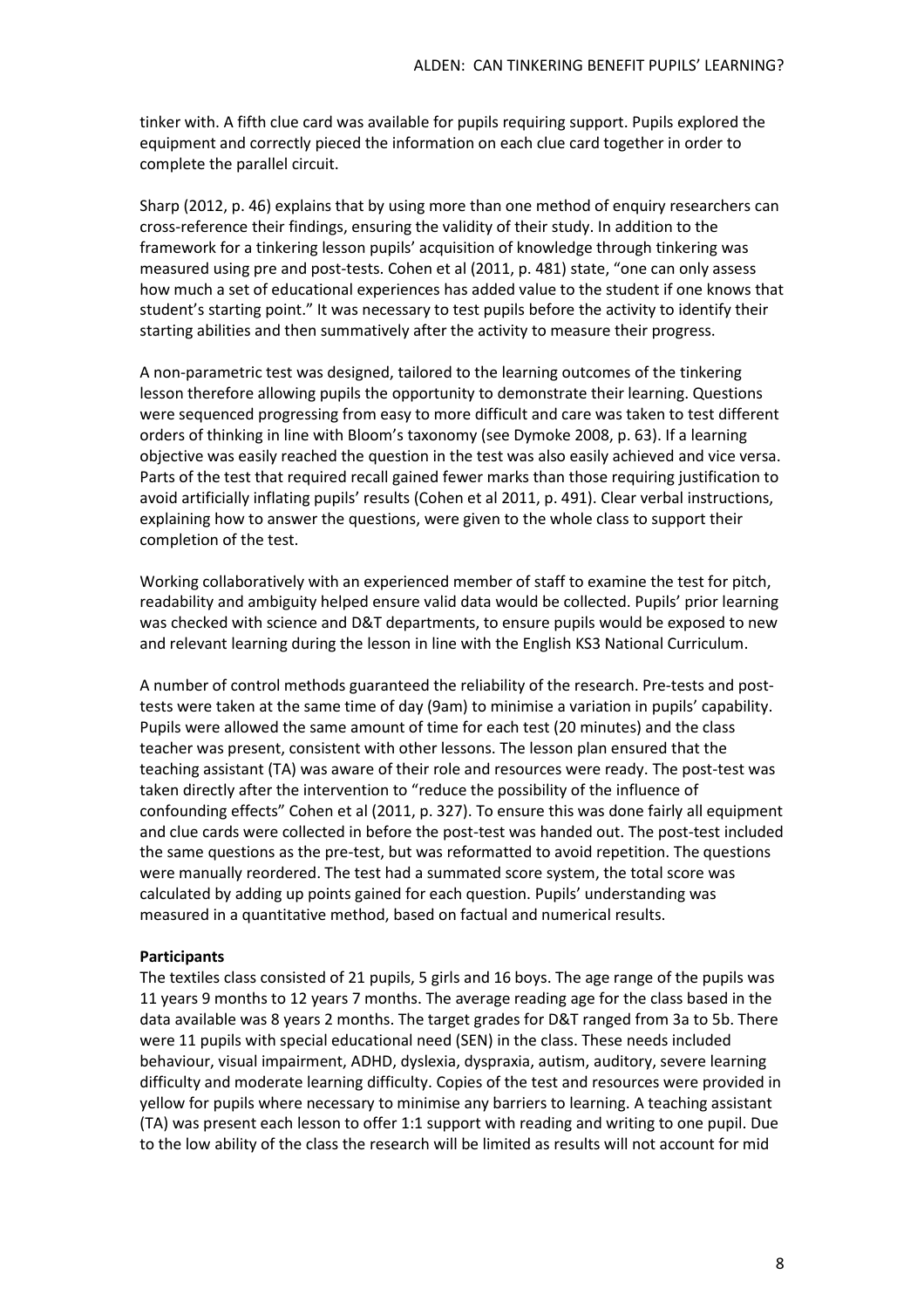or high ability learners of the same age range. Due to pupil absence a full set of data was collected from 17 pupils.

# **Data**

To calculate the results the pupils' answers for the pre-tests and post-tests were scored against the mark scheme and a total mark was given out of a possible 19. The results before and after tinkering were then analysed.

|                                   | Pupil (names replaced with letters for safeguarding and ethical reasons) |    |  |    |  |    |    |    |  |    |    |    |    |    |    |  |
|-----------------------------------|--------------------------------------------------------------------------|----|--|----|--|----|----|----|--|----|----|----|----|----|----|--|
|                                   | А                                                                        |    |  |    |  |    | G  | н  |  |    |    | М  |    |    |    |  |
| <b>Test result pre-tinkering</b>  |                                                                          |    |  |    |  |    | 10 |    |  |    | 13 |    |    | 10 |    |  |
| <b>Test result post tinkering</b> |                                                                          | 14 |  | 13 |  | 19 | 12 | 13 |  | 16 | 18 | 14 | 10 | 16 | 14 |  |

*Table 1.0 shows the test results as raw data. Note: All marks are out of 19* 

Table 1.0 displays the results of each pupil's test before and after tinkering. 15 out of 17 pupils increased their result after tinkering.

| Mean test result before tinkering | <b>Mean test result after tinkering</b> |  |  |  |  |  |
|-----------------------------------|-----------------------------------------|--|--|--|--|--|
| l 7.6                             | 12.1                                    |  |  |  |  |  |

*Table 1.1 shows the mean average test results before and after tinkering. Note: All marks are out of 19* 

Table 1.1 highlights the mean average test result increase for the class after tinkering is 4.5 marks.



# A graph to show the comparison between the mean average test result before and after tinkering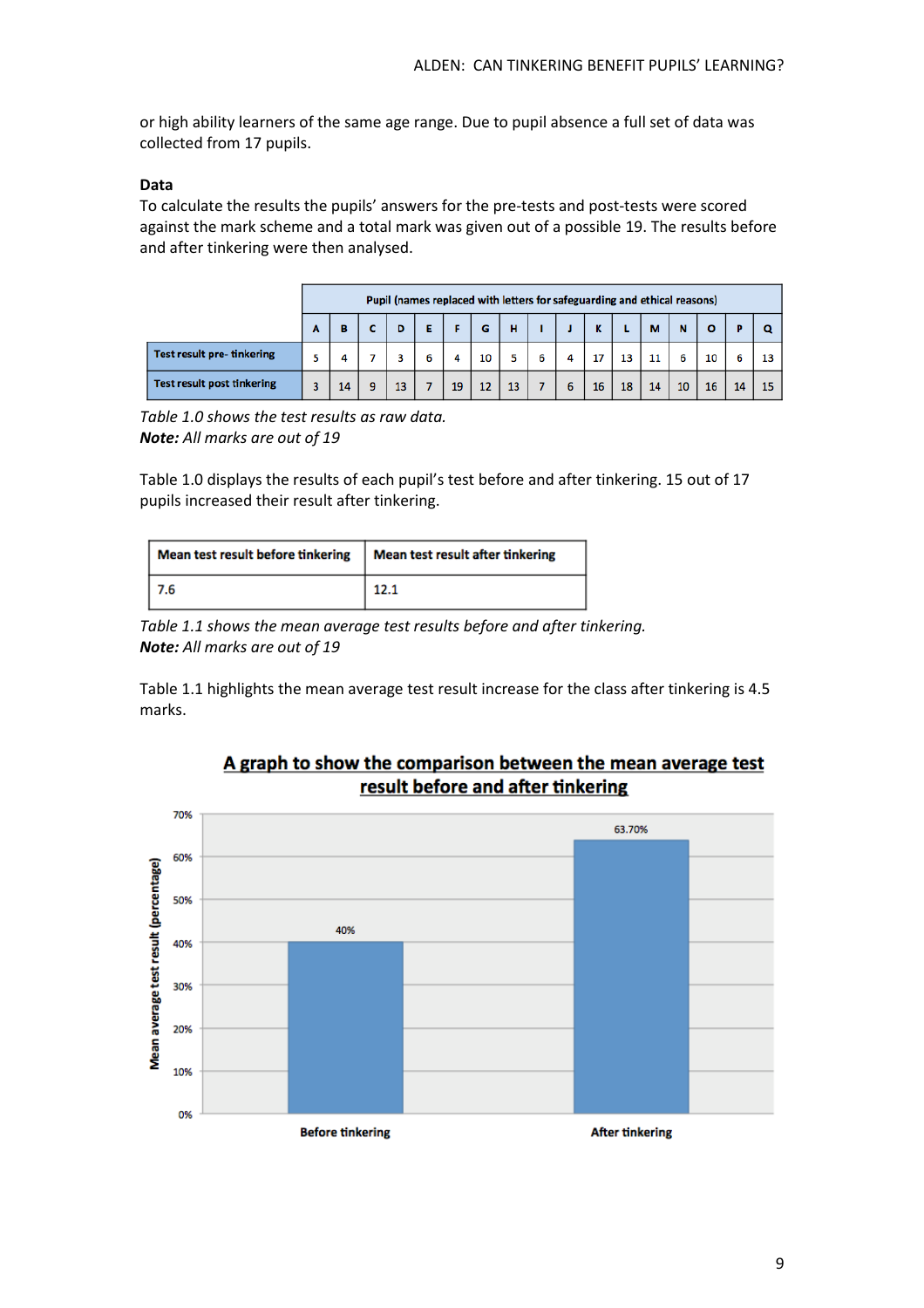The mean average increase calculates to a 23.7% improvement in results after tinkering, this finding is displayed in the above bar graph.

## **Analysis of findings**

Upon cross-referencing the framework for a tinkering lesson and field notes made directly after the lesson it was clear pupils had worked collaboratively to solve the problems by exploring e-textiles components, without being led by direct instruction from the teacher. Some groups worked for longer without clues than others and some groups did not use all the clues to solve the challenge. It was observed that the freedom to tinker with new materials allowed pupils to be actively engaged with their work and develop their independence. The work encouraged an iterative thought process as pupils tested and refined their ideas in order to complete the challenge, working at their own pace. Pupils were excited by the task and displayed a fail-forward mind-set, working with determination to make the LED light up.

Pupils' motivation was apparent; they were keen to show off their achievements 'Miss, we've done it, look!' Despite not taking a product home the class worked excitedly to complete the challenges, 'Can we do more?' This observation enhances my understanding of Barlex's (2015) model for D&T tasks, supporting the concept that not every D&T experience needs to result in a finished product for pupils to be engaged.

The lesson benefited from routines and expectations already established in previous lessons through direct instruction, such as the distributing of equipment and seating arrangements. If the pupils were experiencing a new teacher they might struggle with the structure of a tinkering lesson as certain boundaries such as noise level would not have been established, which could result in more challenging behaviour. Further study into the relationship between tinkering and behaviour management would help us to reach a conclusion on this matter.

The findings of the study show that tinkering can improve pupils' knowledge, allowing them to work iteratively and solve problems using their higher order thinking skills. One isolated value (pupil F) showed a significant achievement. The tinkering challenge advanced their knowledge by 79%. Although pupils' achievement increased in the post-test, their knowledge retention would require further study to examine if they had experienced a deep learning, for example re-testing their knowledge a week after the lesson, then 2 weeks after the lesson and so on.

There are two rogue values (pupil A and pupil K), whose results did not increase after the tinkering activity. Pupil K worked with the TA who may have provided less support during the post-test as the content was more familiar. Pupil A was issued a sanction during the lesson, which may have had a negative impact on their efforts during the test. Alternatively, the lack of direct instruction may have meant these pupils formed a misconception whilst tinkering, which was not successfully addressed in the lesson, a concern of Lowe (2013). To address these deficiencies teachers could allow time following the tinkering challenges to consolidate learning and address misconceptions, for example inviting pupils to draw their circuit diagram on the whiteboard as part of a class discussion. A future study could assess if making time in the SOL for inter-discipline tasks between rotations could further support consolidation of knowledge and advance pupils' schemas, building connections between the different D&T disciplines.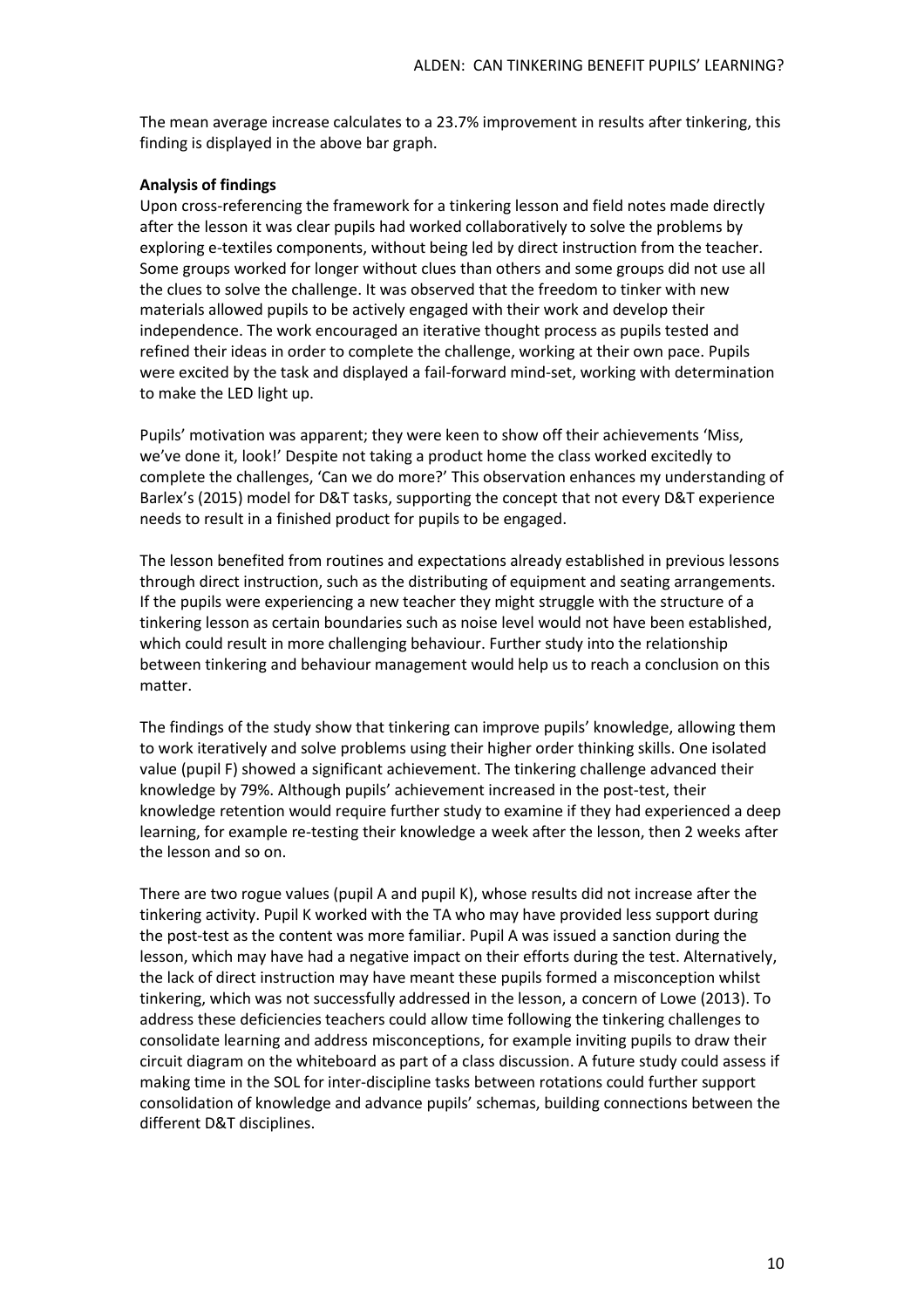Working with teachers to understand the curriculum content in science and D&T electronics ensured that tasks were pitched correctly to build on pupils' prior learning, challenging their thinking to move them across their ZPD and advance their schema. Assessing pupils' baseline understanding using a pre-test supported this good practice and helped identify key learning opportunities when designing the tinkering resources.

The resources were designed following the pilot study to provide relevant background facts for the task. The teacher worked consistently within the framework for a tinkering lesson to provide prompts for pupils. These teaching strategies ensured that no pupil was left to struggle alone, so the risk of demotivation from failure was minimised. They also encouraged the pupils' independence, as they were less reliant on the teacher for information.

The pupils worked sensibly with the expensive equipment throughout the lesson. No components were lost, therefore the one-off investment for equipment will benefit other classes too. The flexible nature of the kits means tasks can be adapted to best suit the needs of a range of key stages within the secondary school.

Providing time for tinkering allows pupils the opportunity to test new materials, form evaluations and adapt their solutions to achieve the best outcome in an iterative process. Through their tinkering pupils found they could create solutions that the teacher had not thought of. Two groups managed to light up both LEDs by creating a circuit with a different layout to that on clue 5, this supports the use of kits that offer multiple outcomes to enhance creative thinking (Cowell 2015). Providing a wider selection of e-textiles components and posing the challenge 'Can you get the LED to light up?' may have been a better approach to avoid pre-selection of the resources and better meet the English National Curriculum directives. However, given the pupils' prior knowledge and ability this approach may have been an inappropriate pitch for the class studied within the timeframe.

## **Conclusion**

The study set out to determine if tinkering could benefit pupils' learning in D&T lessons at KS3. The findings suggest that by allowing pupils the freedom to tinker with e-textiles components they can work iteratively to improve their knowledge and find solutions to problems of high demand. Active involvement in lessons through the use of practical tasks helps pupils form a deep learning. Teachers must ensure adequate support is available when employing this teaching strategy, so no child is left to struggle and risk becoming demotivated. Developing creative iterative skills at KS3 will help prepare pupils to meet the requirements of the English National Curriculum subject content for GCSE at KS4.

When planning future schemes of learning teachers should endeavour to include a range of teaching strategies, matching the learning outcome to an appropriate teaching strategy. Teachers should not overly rely on one teaching strategy, but flex between a variety to avoid stagnation and allow every pupil the opportunity to succeed during lessons. This concept also supports constructivist theory that pupils need to apply the learnt knowledge to many different experiences in order to form a deep learning. Failure to allow time for consolidation of facts after tinkering could result in misconceptions forming in pupils' schemas and some could become confused leading to underachievement.

Another consideration when planning a scheme of learning is pitch. The study shows that by liaising with different subject areas and D&T disciplines, teachers can ensure lessons are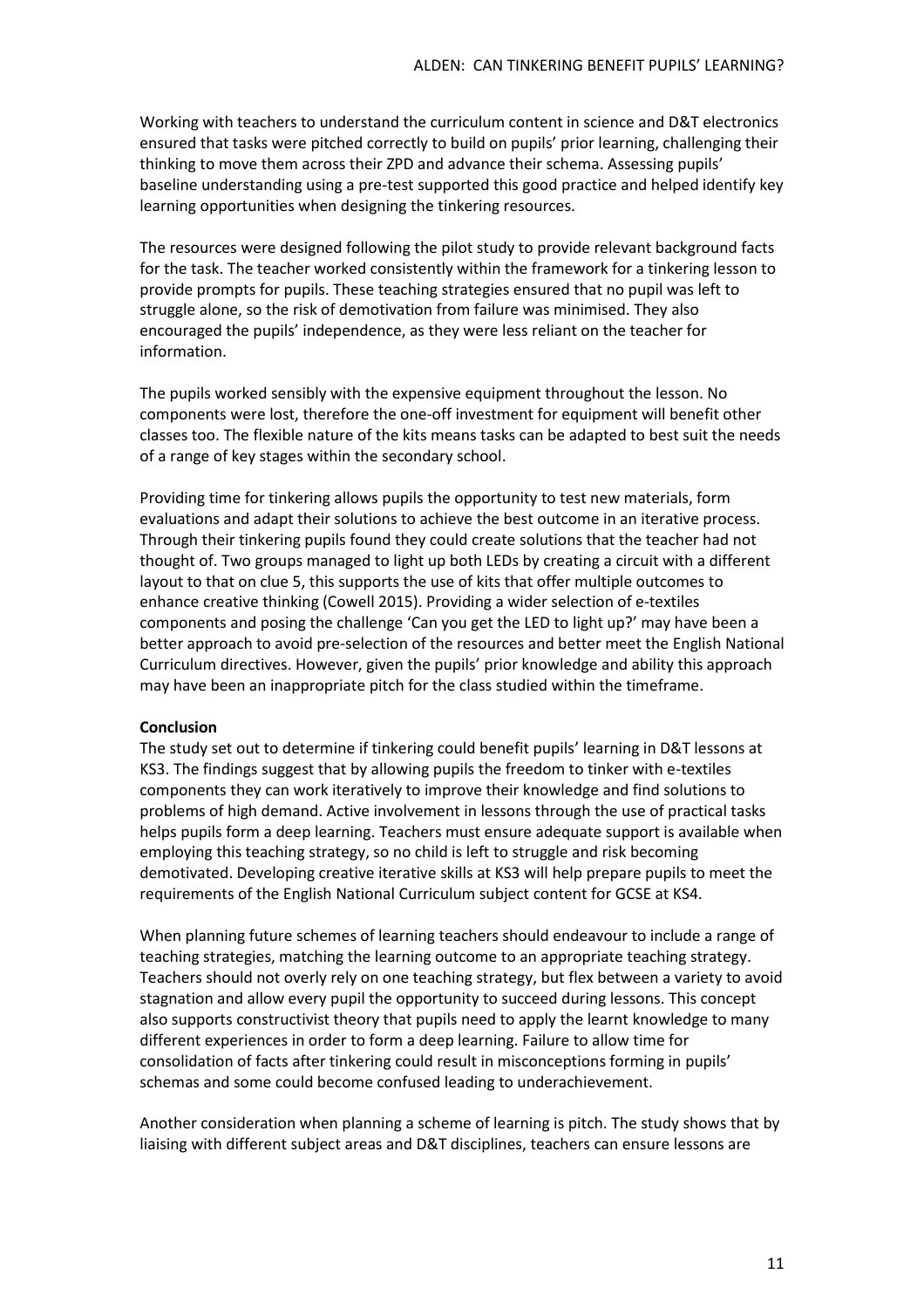pitched correctly to challenge pupils' thinking, avoid repetition of tasks and build on prior learning to better meet the government guidelines.

The use of kits has been shown to have a number of benefits, particularly when learning about technological advances in the real world; firstly the components can be reused with a number of classes, which may help reduce spending in the department. This factor can also be addressed by encouraging group work, for example sharing one kit between a number of pupils. Secondly, kits with multiple outcomes avoid all design decisions being made by the teacher and have proved successful when encouraging creative thinking, iteration and gaining knowledge.

# **References**

- Bruner, J. (2014) *The spiral curriculum. In:* Pollard, A., 2014 *Readings for Reflective Teaching in Schools*. 2<sup>nd</sup> ed. London: Bloomsbury
- Choulerton, D. (2015) *From here to where? The Current State of Design and Technology What we know, what the data is telling us and the threats, challenges and opportunities ahead. Design and Technology Association (DATA) summer school keynote 2015* [online]. Available at[: http://www.slideshare.net/Ofstednews/design](http://www.slideshare.net/Ofstednews/design-and-technology-association-data-summer-school-keynote-2015)[and-technology-association-data-summer-school-keynote-2015](http://www.slideshare.net/Ofstednews/design-and-technology-association-data-summer-school-keynote-2015) [Accessed 7 April 2016].
- Cohen, L., Manion, L., and Morrison, K. (2011). *Action research. In:* Cohen, L., Manion, L., and Morrison, K., 2011. *Research Methods in Education*. 7<sup>th</sup> ed. London: Routledge
- Cowell, T. (2015). *Preparing to teach electronics, actuation and control technologies. In:*  Owen-Jackson, G., 2015. *Learning to Teach Design and Technology in the Secondary School A companion to school experience*. 3rd ed. Oxon: Routledge
- Cowley, S. (2005) *The creative teacher. In:* Cowley, S., 2005. *Letting the Buggers be Creative.* 1st ed. London: Continuum

Christodoulou, D. (2014) The Educators, Episode 9 [radio] BBC Radio 4, 15 September 2014. Available at:<http://www.bbc.co.uk/programmes/b04fzd9h> [Accessed 5 March 2015]

- Dakers, JR. (2011) Fostering Human Development Through Engineering and Technology Education. *International Technology Education Series* [online]. 6. Available at: <http://lib.myilibrary.com/Open.aspx?id=369576&src=0> [Accessed 29 February 2016]
- Department of Education (2013) *Teachers' Standards Guidance for school leaders, school staff and governing bodies* [online]. Manchester: DfE. Available at: [https://www.gov.uk/government/uploads/system/uploads/attachment\\_data/file/301](https://www.gov.uk/government/uploads/system/uploads/attachment_data/file/301107/Teachers__Standards.pdf) 107/Teachers Standards.pdf [Accessed 3 September 2015].
- Department for Education (2015) *Design and technology GCSE subject content* [online]. London: Crown. Available at:
- <https://www.gov.uk/government/publications/gcse-design-and-technology> [Accessed 8 March 2016].
- Doorley, R. (2016) What is tinkering? [online]. Available at: [http://tinkerlab.com/what-is](http://tinkerlab.com/what-is-tinkering/)[tinkering/](http://tinkerlab.com/what-is-tinkering/) [Accessed 6 April 2016]
- Dymoke, S., (2008) *An overview of learning. In:* Dymoke, S., and Harrison, J., 2008. *Reflective*  Teaching and Learning. 1st ed. London: Sage
- Hardy, A., Davies, S. (2015) *Teaching design and technology. In:* Owen-Jackson, G., 2015. *Learning to Teach Design and Technology in the Secondary School A companion to school experience*. 3rd ed. Oxon: Routledge
- Harrison, J. (2008) *Professional development and the reflective practitioner. In:* Dymoke, S., and Harrison, J., 2008. Reflective Teaching and Learning. 1<sup>st</sup> ed. London: Sage